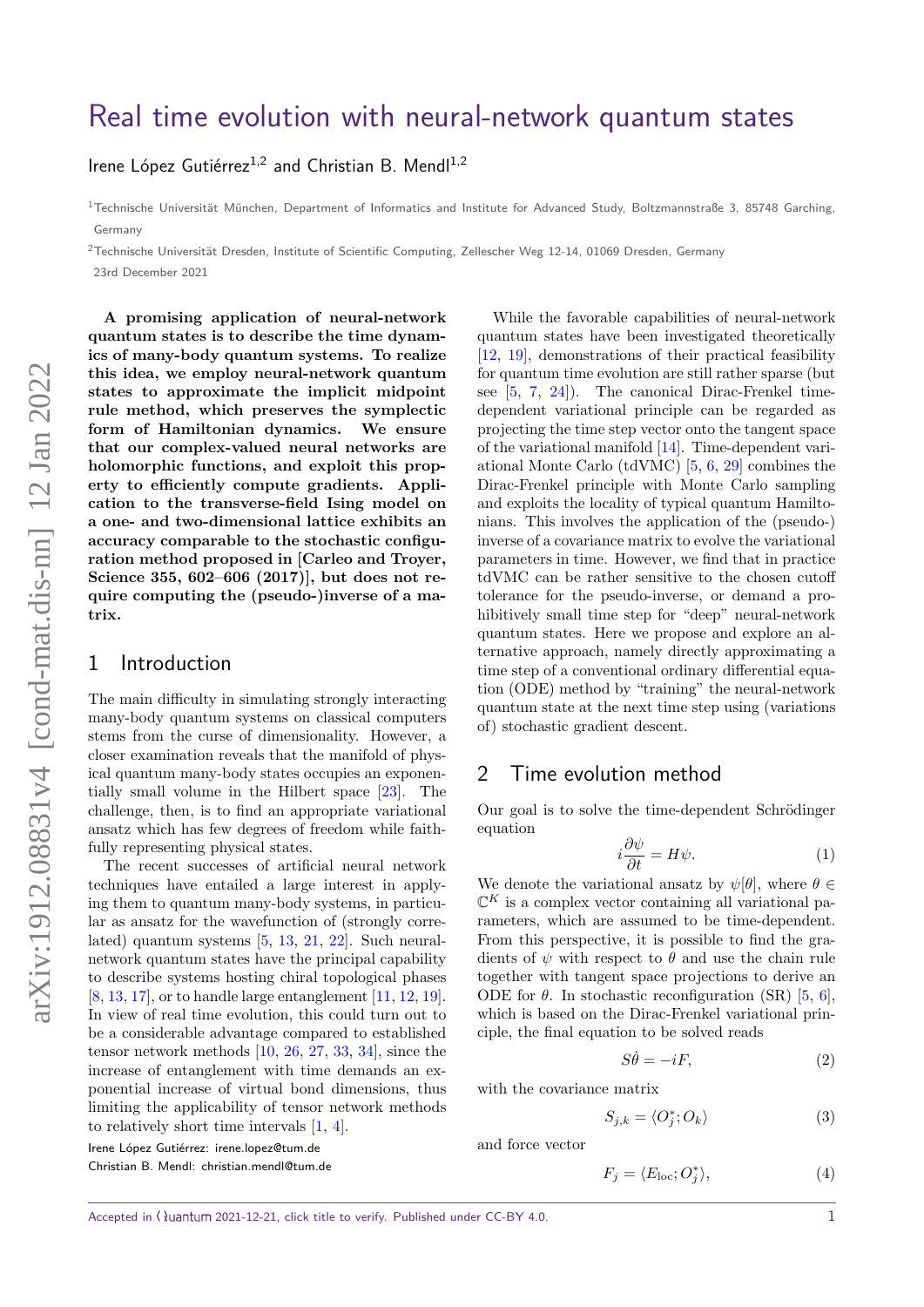where  $\langle A; B \rangle = \langle AB \rangle - \langle A \rangle \langle B \rangle$  is the connected correlation function. The brackets denote the Monte Carlo average over samples drawn from the probability distribution  $|\psi[\theta]|^2$ , since for large system sizes it is not possible to consider the full wavefunction. For each sample  $\sigma$ ,

$$
O_j(\sigma) = \partial_{\theta_j} \log(\psi[\theta](\sigma)),\tag{5}
$$

$$
E_{\rm loc}(\sigma) = \frac{(H\psi[\theta])(\sigma)}{\psi[\theta](\sigma)}.
$$
 (6)

The covariance matrix *S* is almost always effectively singular, which means it is not possible to exactly solve Eq. [\(2\)](#page-0-0). Instead, the best update for the parameters should be found by minimising  $||S\theta + iF||$ . One way of achieving this is by means of the Moore-Penrose pseudo-inverse. However, finding the appropriate pseudo-inverse requires choosing the right cutoff for small singular values, which can be rather challenging, specially for the real-time evolution. Krylov subspace methods, such as the conjugate gradient method or the MINRES algorithm, avoid this sensitivity problem by iteratively approximating the solution of the linear system, and have the added advantage of having low memory requirements. Their convergence to the optimal solution, however, is not guaranteed [\[16,](#page-4-19) [20\]](#page-4-20). Further note that Eq. [\(2\)](#page-0-0) has dimension *K* (number of variational parameters), which limits the feasible Ansätze in practice. Recently, a regularization scheme has been developed [\[25\]](#page-4-21) which avoids issues associated with the pseudo-inverse; nevertheless, this scheme still requires to diagonalize *S*, incurring an  $\mathcal{O}(K^3)$  computational cost. In general, the sensitivity of Eq. [\(2\)](#page-0-0) with respect to *S* might require a very large number of samples.

Here we propose a different approach, which fits more directly to the paradigm of neural network training: for each time step  $\Delta t$ , we optimize the network parameters to minimize the error

<span id="page-1-4"></span>
$$
\left\|\psi[\theta_{n+1}] - \Phi^{\Delta t}\left(\psi[\theta_n]\right)\right\|\tag{7}
$$

with respect to  $\theta_{n+1}$ , where  $\Phi^{\Delta t}$  is the discrete flow of a numerical ODE method applied to the Schrödinger equation. We will use the implicit midpoint method here. For an ODE  $y'(t) = f(t, y(t))$  and a time-step ∆*t*, this method is defined by

$$
y_{n+1} = y_n + \Delta t f\left(t_n + \frac{\Delta t}{2}, \frac{1}{2}(y_n + y_{n+1})\right). \tag{8}
$$

In the specific case of the Schrödinger equation, this leads to (cf. the Cayley transform)

<span id="page-1-2"></span>
$$
\psi[\theta_{n+1}] \approx \psi[\theta_n] - i\Delta t H\left(\frac{\psi[\theta_{n+1}] + \psi[\theta_n]}{2}\right). \quad (9)
$$

The implicit midpoint method has two important favorable properties: firstly, it preserves the symplectic form of Hamiltonian dynamics [\[14\]](#page-4-17), and secondly, it does not contain intermediate quantities that would complicate the network optimization.

In the case of larger systems, where sampling becomes necessary, we minimize the following cost function for a single midpoint rule time step:

$$
C(\theta_{n+1}) = \sum_{j=1}^{N} \left| \left( \left( I + \frac{i\Delta t}{2} H \right) \psi[\theta_{n+1}] \right. \right. \\ \left. - \left( I - \frac{i\Delta t}{2} H \right) \psi[\theta_n] \right) \left( \sigma^{(j)} \right) \right|^2, \quad (10)
$$

with the  $\sigma^{(j)}$ ,  $j = 1, ..., N$  a batch of input configurations, and the network parameters at the current time point,  $\theta_n$ , regarded as fixed. To be specific, we consider spin variables as input in the following, and denote the system size by *L*, i.e., the quantum Hilbert space dimension (number of possible spin configurations) is  $2^L$ . The cost function can be compactly represented in least squares form as

<span id="page-1-3"></span><span id="page-1-1"></span>
$$
C(\theta) = \|A\psi[\theta] - b\|^2, \qquad (11)
$$

with  $A = \mathbb{C}^{N \times 2^L}$  the (sparse) submatrix of  $I + \frac{i\Delta t}{2}H$ containing the rows corresponding to the spin configurations  $\sigma^{(j)}$ , and the vector  $b \in \mathbb{C}^N$  with entries

$$
b_j = \left( \left( I - \frac{i\Delta t}{2} H \right) \psi[\theta_n] \right) \left( \sigma^{(j)} \right). \tag{12}
$$

Assuming that  $\psi[\theta]$  is a holomorphic function of the parameters  $\theta$  and following the derivation in appendix [A](#page-6-0) leads to

$$
\frac{\partial C(\theta)}{\partial \theta_{\ell}} = \left\langle A\psi[\theta] - b \middle| A \frac{\partial \psi[\theta]}{\partial \theta_{\ell}} \right\rangle. \tag{13}
$$

Note that since  $C(\theta)$  is not holomorphic, the partial derivative on the left side of this expression is a Wirtinger derivative.

Appendix [D](#page-9-0) provides a geometrical perspective on the SR and implicit midpoint methods.

### 3 Application to the Ising chain

The neural-network architecture proposed as a wavefunction ansatz in [\[5\]](#page-4-1) is the restricted Boltzmann machine (RBM). It has been shown to represent the ground state of various Hamiltonians with high accuracy [\[3\]](#page-4-22). As visualized in Fig. [1a,](#page-2-0) a RBM consists of two layers of neurons, referred to as the 'visible' and 'hidden' layers, which are connected with one another but have no intra-layer connections. The input of the visible layer is a specific spin configuration  $\sigma$ . From this architecture one obtains a variational ansatz for the wavefunction of the system

<span id="page-1-0"></span>
$$
\psi(\sigma) = \sum_{\{h_i\}} e^{\sum_j a_j \sigma_j + \sum_i b_i h_i + \sum_{i,j} w_{ij} h_i \sigma_j}, \qquad (14)
$$

where  $a_j$ ,  $b_i$  and  $w_{ij}$  are the network parameters, and *h<sup>i</sup>* are the auxiliary spin variables which only take the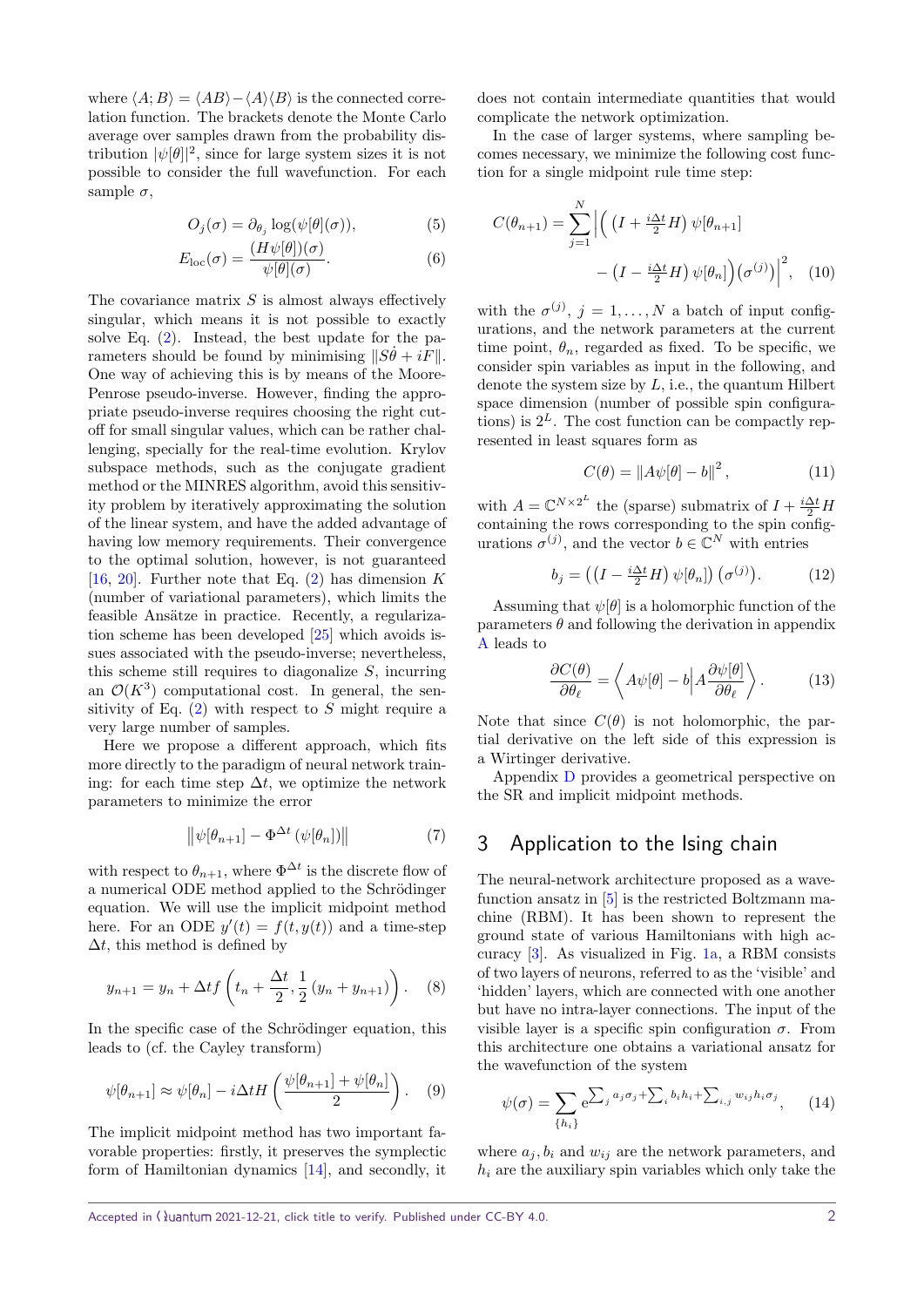<span id="page-2-0"></span>

(a) Restricted Boltzmann machine architecture



(b) Time evolution error

<span id="page-2-1"></span>Figure 1: (a) Schematic diagram of a restricted Boltzmann machine showing the visible (orange) and hidden (blue) layers and the connections between the neurons. (b) Error in the time evolution performed using a RBM with 80 hidden units (1700 complex parameters in total), time step 0.01 and 50,000 uniformly drawn samples per time step. For comparison, SR and SR (2) show the stochastic reconfiguration method proposed in  $[5]$  with two different pseudo-inverse thresholds.

values  $\pm 1$ . Due to the sumation over  $h_i$  in Eq. [\(14\)](#page-1-0), it is possible to trace out the hidden spin variables:

$$
\psi(\sigma) = e^{\sum_j a_j \sigma_j} \prod_i 2\cosh\left(b_i + \sum_j w_{ij} \sigma_j\right). \tag{15}
$$

In this section, we apply the RMB ansatz to the one-dimensional transverse-field Ising model, which consists of a chain of spins that interact with their nearest neighbors and are subject to an external magnetic field, *h*. Its Hamiltonian for general lattice dimension is given by

<span id="page-2-2"></span>
$$
H_{\rm TFI} = -J \sum_{\langle i,j \rangle} \sigma_i^z \sigma_j^z - h \sum_i \sigma_i^x. \tag{16}
$$

Such a system undergoes a phase transition from the ferromagnetic to the paramagnetic regime at  $h = J$ in one dimension [\[30\]](#page-5-3) and at  $h/J = 3.04438(2)$  in two dimensions [\[2\]](#page-4-23). In the following, we set the coupling constant *J* to 1.

We consider a chain of length  $L = 20$ , which is small enough to compute the exact time evolution as a reference. For the training we use the Adam optimizer

and choose the recommended hyperparameters from Ref. [\[18\]](#page-4-24).

Fig. [1b](#page-2-1) shows a comparison between the error obtained with stochastic reconfiguration and the error of our method. The time evolution labeled SR was computed with a pseudo-inverse threshold of  $10^{-10}$ , while for  $SR(2)$  a threshold of  $10^{-9}$  was used. The importance and sensitivity of this threshold is reflected in the difference in the final error. We also plot the contribution to the error by the midpoint method. Even without a finely tuned optimization, our method yields comparable results to stochastic reconfiguration with an optimal pseudo-inverse cut-off. The additional error compared to the exact midpoint integration hints towards a lack of expressibility resulting from the RBM ansatz.

Since we are interested in physically realistic states, the initial state was found by performing a Hamiltonian quench with respect to the field strength *h*. We first optimize the network parameters to represent the ground state for  $h = 1.5$  and then change h to 0.75 for the real time evolution. As a measure of the accuracy of the ground state, the deviation from the exact energy is  $|(E|\theta| - E_0)/E_0| \approx 0.051$ , where  $E_0$  is the exact energy found by diagonalising the Hamiltonian and  $E[\theta]$  is the energy of the quantum neural network state.

The training was performed on a single CPU and 64 GB memory, using multi-threading on 28 cores. We have implemented the neural network architectures and optimization part of the algorithm in a custom C code, with a Python interface to schedule and evaluate the runs. In this setup we find that a single optimization step of the RBM network with 20 lattice sites and 50,000 samples takes approximately 3.6s.

## 4 Application to the Ising model on a square lattice

To demonstrate the flexibility of our method we change the neural network architecture and consider the time evolution governed by the two-dimensional

<span id="page-2-3"></span>

Figure 2: Schematic diagram of a convolutional neural network.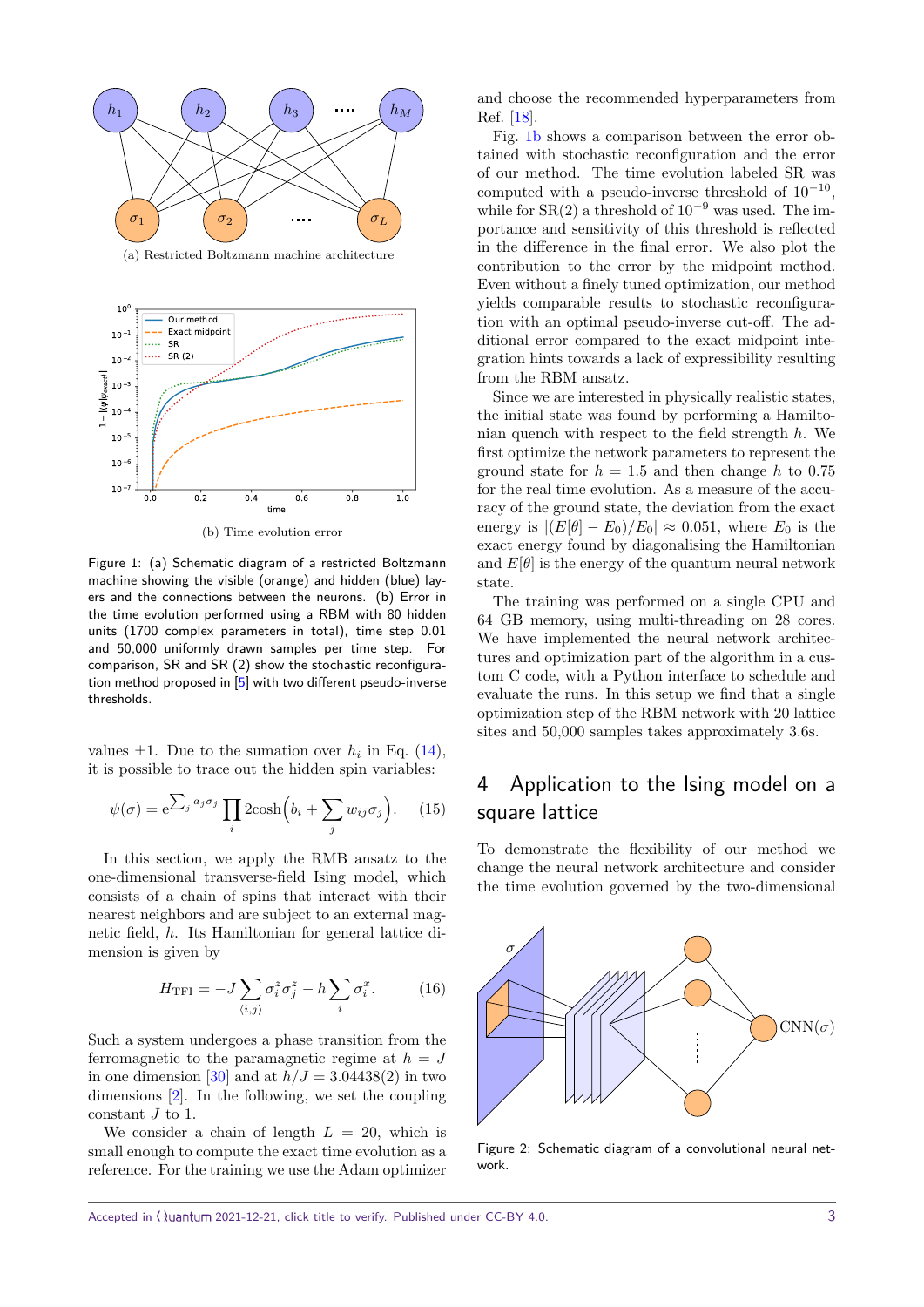<span id="page-3-0"></span>

Figure 3: Overlap error (top row) and transverse magnetization (bottom row) of the real time evolution governed by the Ising Hamiltonian [\(16\)](#page-2-2) on a 3 × 3 lattice after a quench of *h*. Each column corresponds to a different value of *h* after the quench, starting from "infinite" *h*. We used 500 uniformly drawn samples for each individual optimization step of our method (CNN).

Ising model on a  $L \times L$  lattice with periodic boundary conditions, setting  $L = 3$  in the following. As an ansatz, we directly use the output of a convolutional neural network,

$$
\psi(\sigma) = \text{CNN}(\sigma) \tag{17}
$$

as shown in Fig. [2.](#page-2-3) Specifically, the network architecture consists of a convolutional layer with five complex-valued  $2 \times 2$  filters and periodic boundary conditions, an intermediate dense layer with 10 neurons, and a single output. This correspond to 496 complex parameters in total. For the activation functions, we found the polynomial functions described in Ref. [\[25\]](#page-4-21) to achieve errors several orders of magnitude smaller compared to other more commonly used activation functions, such as ReLUs or sigmoid functions. Specifically, we use

$$
\sigma(z) = \frac{1}{2}z^2 - \frac{1}{12}z^4 + \frac{1}{45}z^6 \tag{18}
$$

for the convolutional layer, and

$$
\sigma(z) = z - \frac{1}{3}z^3 + \frac{2}{15}z^5 \tag{19}
$$

for subsequent layers.

We perform three different Hamiltonian quenches, from "infinite" *h* to  $h = 2h_c$ ,  $h_c$  and  $h_c/10$ , where  $h_c$  is the critical point at which the system undergoes a phase transition. Here "infinite" *h* is equivalent to retaining only the second term in the Hamiltonian  $(16)$ , such that the corresponding ground state is the paramagnetic state  $\psi_0 = \prod_{j=1}^{L} |+ \rangle_j$  with  $|+ \rangle =$  $\frac{1}{2}$  $\frac{1}{2}(|0\rangle+|1\rangle)$ . We are able to precisely represent  $\psi_0$  using our network ansatz, such that the relative energy error is on the order of  $10^{-11}$ .

The top row in Fig. [3](#page-3-0) shows the overlap error with respect to the exact wavefunction as a function of

time, as well as the error resulting from a plain midpoint integration. Each time step was optimized using the same learning rate and number of iterations, but a more careful optimization could further lower the error. The bottom row of Fig. [3](#page-3-0) shows the evolution of the transverse magnetization, based on our CNN ansatz and the numerically exact curve as reference. In agreement with Ref. [\[9\]](#page-4-25), we find quenches to the critical point to be the hardest to optimize.

## 5 Conclusion

We have demonstrated that established methods for neural network optimization can be employed to describe the real time evolution of quantum wavefunctions. One additional advantage of this method, different from SR, is that it allows for the neural network architecture to be changed on the fly, which could be useful for capturing the growing complexity of the system as time progresses.

Taking full advantage of advanced machine learning techniques could further improve the results presented here, e.g., using deeper network architectures with batch normalization and residual blocks [\[28\]](#page-5-4). In this work, the network parameters were optimised without any restrictions, but imposing symmetries or a certain structure, especially to the CNN filters, could accelerate and improve the optimization.

Acknowledgments We thank Jan Budich and Lorenzo Pastori for useful discussions, and the Munich Center for Quantum Science and Technology for support.

Note: During the preparation of this manuscript we became aware of related work by Markus Schmitt and Markus Heyl [\[25\]](#page-4-21), which appeared simultaneously on arXiv.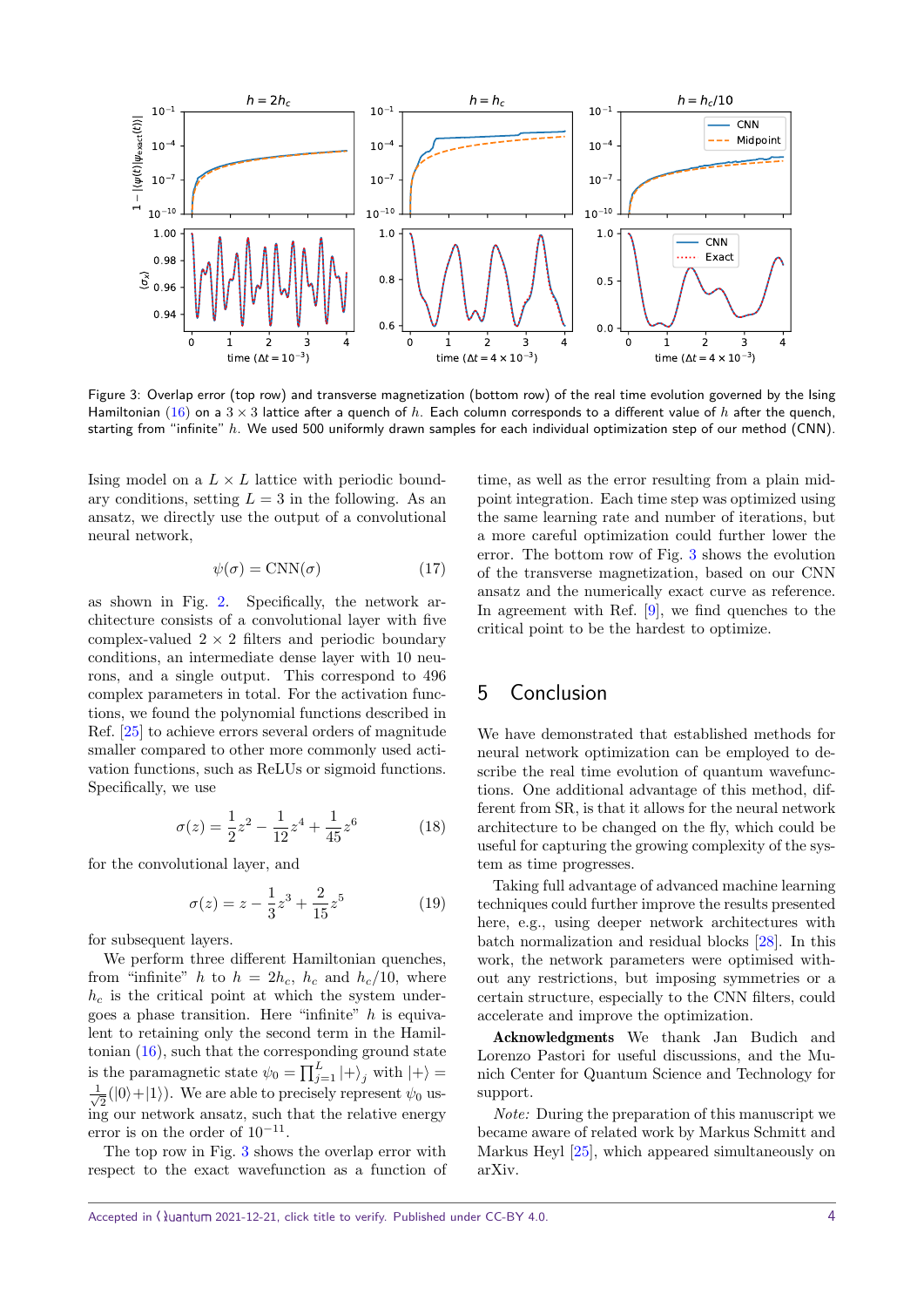## **References**

- <span id="page-4-13"></span>[1] V. Alba and P. Calabrese. Entanglement and thermodynamics after a quantum quench in integrable systems. PNAS, 114:7947–7951, 2017. [DOI: 10.1073/pnas.1703516114.](https://doi.org/10.1073/pnas.1703516114)
- <span id="page-4-23"></span>[2] H. W. J. Blöte and Y. Deng. Cluster Monte Carlo simulation of the transverse Ising model. Phys. Rev. E, 66:066110, 2002. [DOI: 10.1103/Phys-](https://doi.org/10.1103/PhysRevE.66.066110)[RevE.66.066110.](https://doi.org/10.1103/PhysRevE.66.066110)
- <span id="page-4-22"></span>[3] A. Borin and D. A. Abanin. Approximating power of machine-learning ansatz for quantum many-body states. Phys. Rev. B, 101, 2020. [DOI:](https://doi.org/10.1103/PhysRevB.101.195141) [10.1103/PhysRevB.101.195141.](https://doi.org/10.1103/PhysRevB.101.195141)
- <span id="page-4-14"></span>[4] P. Calabrese and J. Cardy. Evolution of entanglement entropy in one-dimensional systems. J. Stat. Mech.: Theory Exp., 2005:P04010, 2005. [DOI: 10.1088/1742-5468/2005/04/p04010.](https://doi.org/10.1088/1742-5468/2005/04/p04010)
- <span id="page-4-1"></span>[5] G. Carleo and M. Trover. Solving the quantum many-body problem with artificial neural networks. Science, 355:602–606, 2017. [DOI:](https://doi.org/10.1126/science.aag2302) [10.1126/science.aag2302.](https://doi.org/10.1126/science.aag2302)
- <span id="page-4-18"></span>[6] G. Carleo, F. Becca, M. Schiró, and M. Fabrizio. Localization and glassy dynamics of many-body quantum systems. Sci. Rep., 2:243, 2012. [DOI:](https://doi.org/10.1038/srep00243) [10.1038/srep00243.](https://doi.org/10.1038/srep00243)
- <span id="page-4-15"></span>[7] G. Carleo, F. Becca, L. Sanchez-Palencia, S. Sorella, and M. Fabrizio. Light-cone effect and supersonic correlations in one- and two-dimensional bosonic superfluids. Phys. Rev. A, 89:031602, 2014. [DOI: 10.1103/Phys-](https://doi.org/10.1103/PhysRevA.89.031602)[RevA.89.031602.](https://doi.org/10.1103/PhysRevA.89.031602)
- <span id="page-4-5"></span>[8] S. R. Clark. Unifying neural-network quantum states and correlator product states via tensor networks. J. Phys. A Math. Theor., 51:135301, 2018. [DOI: 10.1088/1751-8121/aaaaf2.](https://doi.org/10.1088/1751-8121/aaaaf2)
- <span id="page-4-25"></span>[9] S. Czischek, M. Gärttner, and T. Gasenzer. Quenches near Ising quantum criticality as a challenge for artificial neural networks. Phys. Rev. B, 98:024311, 2018. [DOI: 10.1103/Phys-](https://doi.org/10.1103/PhysRevB.98.024311)[RevB.98.024311.](https://doi.org/10.1103/PhysRevB.98.024311)
- <span id="page-4-10"></span>[10] A. J. Daley, C. Kollath, U. Schollwöck, and G. Vidal. Time-dependent densitymatrix renormalization-group using adaptive effective Hilbert spaces. J. Stat. Mech. Theory Exp., 2004:P04005, 2004. [DOI: 10.1088/1742-](https://doi.org/10.1088/1742-5468/2004/04/p04005) [5468/2004/04/p04005.](https://doi.org/10.1088/1742-5468/2004/04/p04005)
- <span id="page-4-7"></span>[11] D. Deng, X. Li, and S. Das Sarma. Quantum entanglement in neural network states. Phys. Rev. X, 7:021021, 2017. [DOI: 10.1103/Phys-](https://doi.org/10.1103/PhysRevX.7.021021)[RevX.7.021021.](https://doi.org/10.1103/PhysRevX.7.021021)
- <span id="page-4-8"></span>[12] X. Gao and L.-M. Duan. Efficient representation of quantum many-body states with deep neural networks. Nat. Commun., 8:662, 2017. [DOI:](https://doi.org/10.1038/s41467-017-00705-2) [10.1038/s41467-017-00705-2.](https://doi.org/10.1038/s41467-017-00705-2)
- <span id="page-4-2"></span>[13] I. Glasser, N. Pancotti, M. August, I. D. Rodriguez, and J. I. Cirac. Neural-network quantum states, string-bond states, and chiral topo-

logical states. Phys. Rev. X, 8:011006, 2018. [DOI:](https://doi.org/10.1103/PhysRevX.8.011006) [10.1103/PhysRevX.8.011006.](https://doi.org/10.1103/PhysRevX.8.011006)

- <span id="page-4-17"></span>[14] E. Hairer, C. Lubich, and G. Wanner. *Geomet*ric Numerical Integration. Structure-Preserving Algorithms for Ordinary Differential Equations. Springer-Verlag Berlin Heidelberg, 2006. [DOI:](https://doi.org/10.1007/3-540-30666-8) [10.1007/3-540-30666-8.](https://doi.org/10.1007/3-540-30666-8)
- <span id="page-4-26"></span>[15] A. Hirose. Complex-Valued Neural Networks. Springer-Verlag Berlin Heidelberg, 2012. [DOI:](https://doi.org/10.1007/978-3-642-27632-3) [10.1007/978-3-642-27632-3.](https://doi.org/10.1007/978-3-642-27632-3)
- <span id="page-4-19"></span>[16] M. Hochbruck and C. Lubich. Error analysis of Krylov methods in a nutshell. SIAM J. Sci. Comput., 19(2):695–701, 1998. [DOI:](https://doi.org/10.1137/S1064827595290450) [10.1137/S1064827595290450.](https://doi.org/10.1137/S1064827595290450)
- <span id="page-4-6"></span>[17] R. Kaubruegger, L. Pastori, and J. C. Budich. Chiral topological phases from artificial neural networks. Phys. Rev. B, 97:195136, 2018. [DOI:](https://doi.org/10.1103/PhysRevB.97.195136) [10.1103/PhysRevB.97.195136.](https://doi.org/10.1103/PhysRevB.97.195136)
- <span id="page-4-24"></span>[18] D. P. Kingma and J. Ba. Adam: A method for stochastic optimization. In 3rd International Conference for Learning Representations, San Diego, 2015.
- <span id="page-4-9"></span>[19] Y. Levine, O. Sharir, N. Cohen, and A. Shashua. Quantum entanglement in deep learning architectures. Phys. Rev. Lett., 122:065301, 2019. [DOI: 10.1103/PhysRevLett.122.065301.](https://doi.org/10.1103/PhysRevLett.122.065301)
- <span id="page-4-20"></span>[20] J. Liesen and P. Tichý. Convergence analysis of Krylov subspace methods. GAMM-Mitteilungen, 27:153–173, 2004. [DOI:](https://doi.org/10.1002/gamm.201490008) [10.1002/gamm.201490008.](https://doi.org/10.1002/gamm.201490008)
- <span id="page-4-3"></span>[21] Y. Nomura, A. S. Darmawan, Y. Yamaji, and M. Imada. Restricted Boltzmann machine learning for solving strongly correlated quantum systems. Phys. Rev. B, 96:205152, 2017. [DOI:](https://doi.org/10.1103/PhysRevB.96.205152) [10.1103/PhysRevB.96.205152.](https://doi.org/10.1103/PhysRevB.96.205152)
- <span id="page-4-4"></span>[22] L. Pastori, R. Kaubruegger, and J. C. Budich. Generalized transfer matrix states from artificial neural networks. Phys. Rev. B, 99:165123, 2019. [DOI: 10.1103/PhysRevB.99.165123.](https://doi.org/10.1103/PhysRevB.99.165123)
- <span id="page-4-0"></span>[23] D. Poulin, A. Qarry, R. Somma, and F. Verstraete. Quantum simulation of time-dependent Hamiltonians and the convenient illusion of Hilbert space. Phys. Rev. Lett., 106:170501, 2011. [DOI: 10.1103/PhysRevLett.106.170501.](https://doi.org/10.1103/PhysRevLett.106.170501)
- <span id="page-4-16"></span>[24] M. Schmitt and M. Heyl. Quantum dynamics in transverse-field Ising models from classical networks. SciPost Phys., 4:013, 2018. [DOI:](https://doi.org/10.21468/SciPostPhys.4.2.013) [10.21468/SciPostPhys.4.2.013.](https://doi.org/10.21468/SciPostPhys.4.2.013)
- <span id="page-4-21"></span>[25] M. Schmitt and M. Heyl. Quantum many-body dynamics in two dimensions with artificial neural networks. Phys. Rev. Lett., 125:100503, 2020. [DOI: 10.1103/PhysRevLett.125.100503.](https://doi.org/10.1103/PhysRevLett.125.100503)
- <span id="page-4-11"></span>[26] U. Schollwöck. The density-matrix renormalization group. Rev. Mod. Phys., 77:259–315, 2005. [DOI: 10.1103/RevModPhys.77.259.](https://doi.org/10.1103/RevModPhys.77.259)
- <span id="page-4-12"></span>[27] U. Schollwöck. The density-matrix renormalization group in the age of matrix product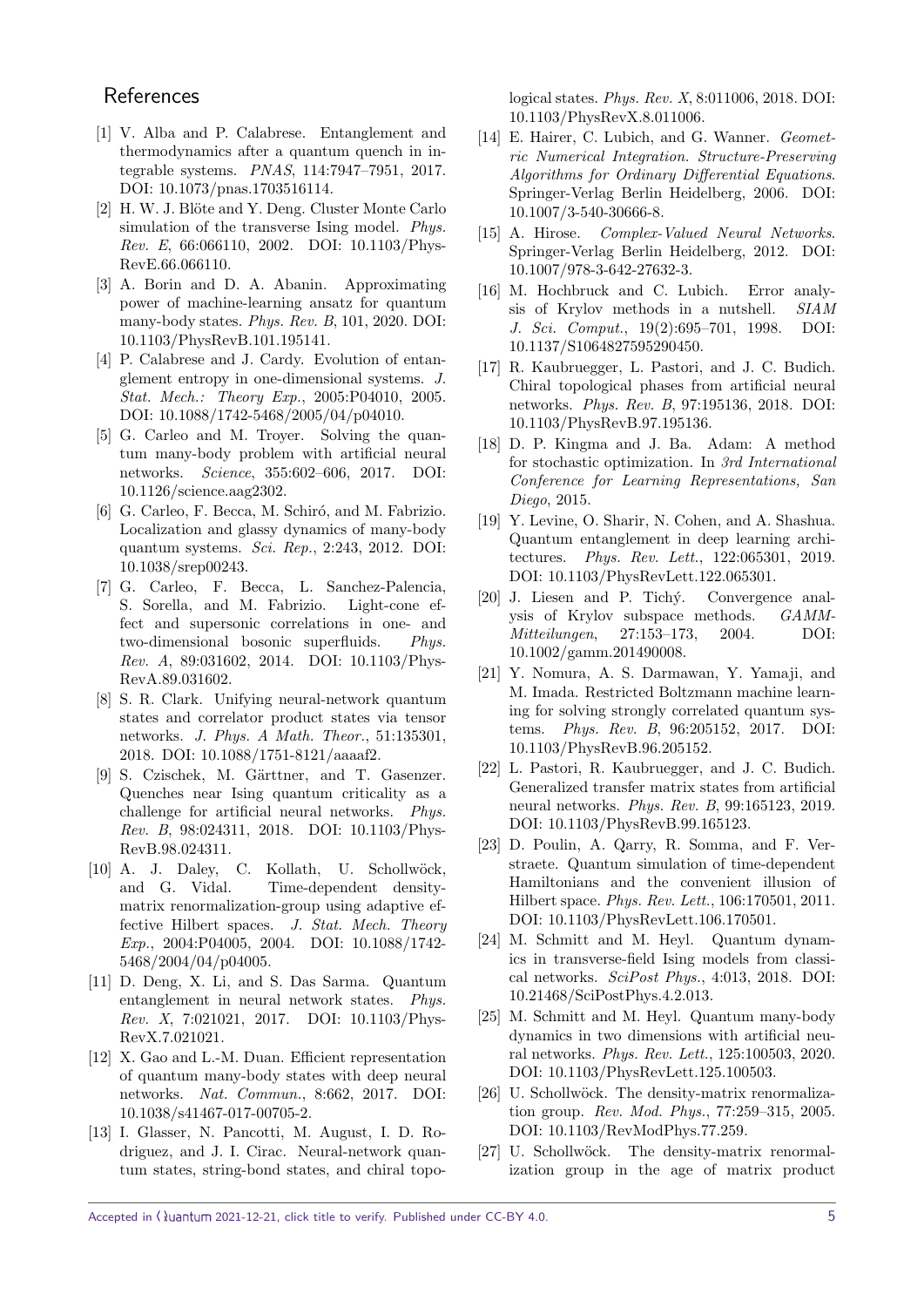states. Ann. Phys., 326:96–192, 2011. [DOI:](https://doi.org/10.1016/j.aop.2010.09.012) [10.1016/j.aop.2010.09.012.](https://doi.org/10.1016/j.aop.2010.09.012)

- <span id="page-5-4"></span>[28] A. Shrestha and A. Mahmood. Review of deep learning algorithms and architectures. IEEE Access, 7:53040–53065, 2019. [DOI: 10.1109/AC-](https://doi.org/10.1109/ACCESS.2019.2912200)[CESS.2019.2912200.](https://doi.org/10.1109/ACCESS.2019.2912200)
- <span id="page-5-2"></span>[29] S. Sorella. Generalized Lanczos algorithm for variational quantum Monte Carlo. Phys. Rev. B, 64:024512, 2001. [DOI: 10.1103/Phys-](https://doi.org/10.1103/PhysRevB.64.024512)[RevB.64.024512.](https://doi.org/10.1103/PhysRevB.64.024512)
- <span id="page-5-3"></span>[30] S. Suzuki, J. Inoue, and B. K. Chakrabarti. Quantum Ising Phases and Transitions in Transverse Ising Models. Springer, Berlin, Heidelberg, 2013. ISBN 978-3-642-33039-1. [DOI:](https://doi.org/10.1007/978-3-642-33039-1) [10.1007/978-3-642-33039-1.](https://doi.org/10.1007/978-3-642-33039-1)
- <span id="page-5-5"></span>[31] C. Trabelsi, O. Bilaniuk, Y. Zhang, D. Serdyuk, S. Subramanian, J. F. Santos, S. Mehri, N. Ros-

tamzadeh, Y. Bengio, and C. J. Pal. Deep complex networks. In International Conference on Learning Representations, 2018. URL [https:](https://openreview.net/forum?id=H1T2hmZAb) [//openreview.net/forum?id=H1T2hmZAb](https://openreview.net/forum?id=H1T2hmZAb).

- <span id="page-5-6"></span>[32] V. N. Vapnik. An overview of statistical learning theory. IEEE Trans. Neural Netw., 10:988–999, 1999. [DOI: 10.1109/72.788640.](https://doi.org/10.1109/72.788640)
- <span id="page-5-0"></span>[33] G. Vidal. Efficient simulation of one-dimensional quantum many-body systems. Phys. Rev. Lett., 93:040502, 2004. [DOI: 10.1103/Phys-](https://doi.org/10.1103/PhysRevLett.93.040502)[RevLett.93.040502.](https://doi.org/10.1103/PhysRevLett.93.040502)
- <span id="page-5-1"></span>[34] S. R. White and A. E. Feiguin. Real-time evolution using the density matrix renormalization group. Phys. Rev. Lett., 93:076401, 2004. [DOI:](https://doi.org/10.1103/PhysRevLett.93.076401) [10.1103/PhysRevLett.93.076401.](https://doi.org/10.1103/PhysRevLett.93.076401)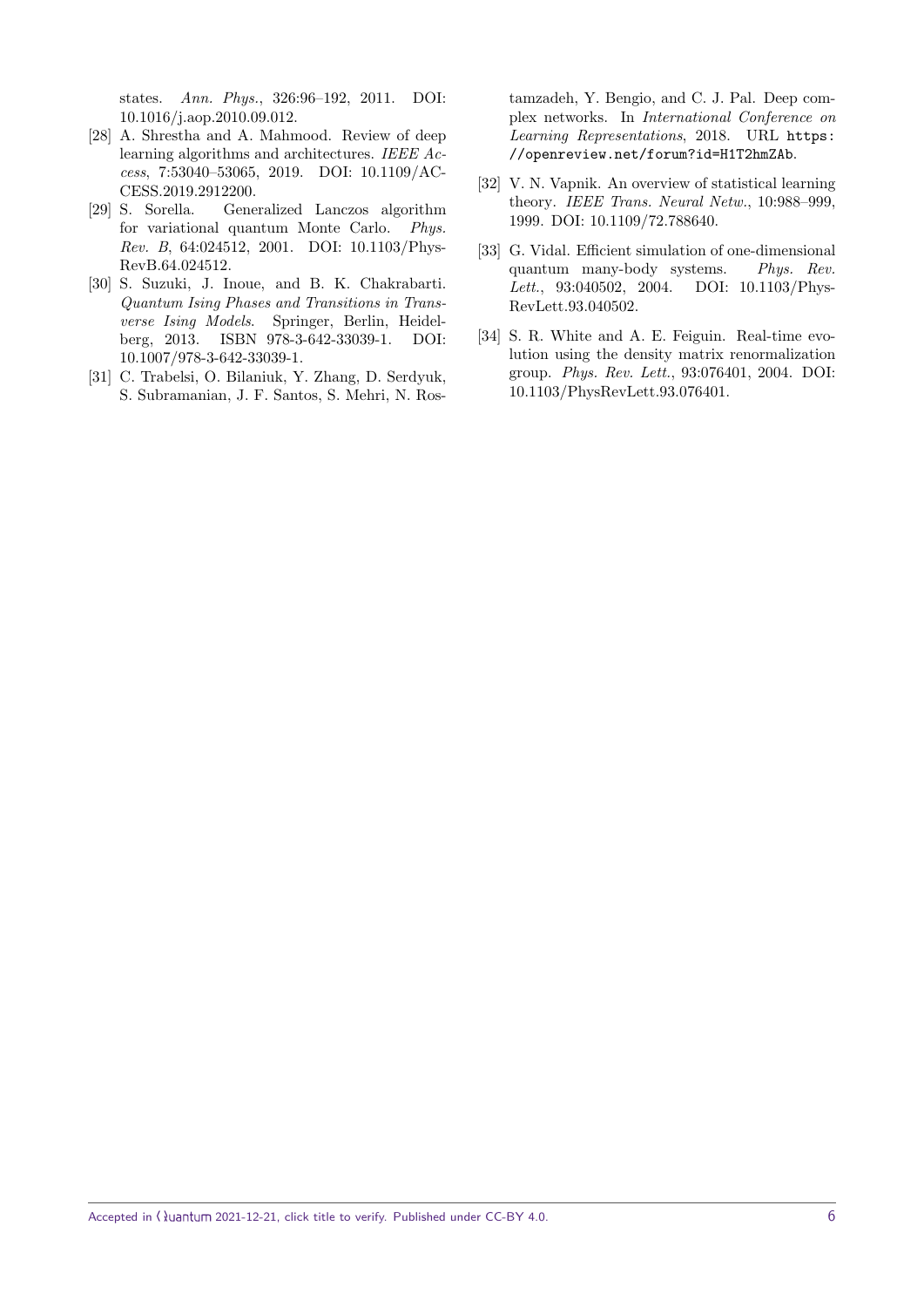## <span id="page-6-0"></span>A Wirtinger formalism

We employ the Wirtinger formalism to compute gradients of the cost function with respect to complex-valued parameters. This formalism is not widely employed in the context of artificial neural networks, but see e.g. [\[15,](#page-4-26) [31\]](#page-5-5) and references therein. The Wirtinger or Dolbeault operators are defined as

$$
\frac{\partial}{\partial z} := \frac{1}{2} \left( \frac{\partial}{\partial x} - i \frac{\partial}{\partial y} \right), \quad \frac{\partial}{\partial z^*} := \frac{1}{2} \left( \frac{\partial}{\partial x} + i \frac{\partial}{\partial y} \right)
$$
(20)

with  $z = x + iy, x, y \in \mathbb{R}$ . The operators act on (real-) differentiable (identifying  $\mathbb{C} \simeq \mathbb{R}^2$ ) functions  $f: U \to \mathbb{C}$ (with  $U \subset \mathbb{C}$  some open subset of  $\mathbb{C}$ ), which need not be holomorphic. However, in case f is indeed holomorphic, the Cauchy-Riemann equations imply that the Wirtinger derivative *∂/∂z* is equal to the complex derivative of *f*, whereas the conjugated Wirtinger derivative vanishes:

$$
\frac{\partial f(z)}{\partial z} = f'(z), \quad \frac{\partial f(z)}{\partial z^*} = 0 \quad \forall z \in U, \quad f \text{ holomorphic}
$$
\n(21)

Complex conjugating the second identity leads to  $\partial f^*(z)/\partial z = 0$  in this case.

Note that for real-valued functions  $f: U \to \mathbb{R}$  (like cost functions considered below), the partial derivatives with respect to *x* and *y* can be obtained from the Wirtinger derivative via

<span id="page-6-3"></span>
$$
\frac{\partial f}{\partial x} = 2 \operatorname{Re} \left( \frac{\partial f}{\partial z} \right), \quad \frac{\partial f}{\partial y} = -2 \operatorname{Im} \left( \frac{\partial f}{\partial z} \right). \tag{22}
$$

The following chain rule can be verified by a straightforward calculation:

<span id="page-6-1"></span>
$$
\frac{\partial}{\partial z}(g \circ f) = \left(\frac{\partial g}{\partial w} \circ f\right) \cdot \frac{\partial f}{\partial z} + \left(\frac{\partial g}{\partial w^*} \circ f\right) \cdot \frac{\partial f^*}{\partial z}.
$$
\n(23)

The formalism generalizes naturally to functions of several variables; for  $z \in \mathbb{C}^n$ , we write

$$
\nabla_z^{\mathbf{W}} = \left(\frac{\partial}{\partial z_1}, \dots, \frac{\partial}{\partial z_n}\right)^T \tag{24}
$$

for the Wirtinger nabla operator.

Let  $f_{\theta}: U \subset \mathbb{C}^n \to \mathbb{C}^m$  denote the map defined by an artificial neural network with complex-valued parameters  $\theta \in \mathbb{C}^p$ , input dimension *n* and output dimension *m*. In abstract terms, our goal is to minimize a cost function with respect to the network parameters via some version of gradient descent (or more precisely, minimizing the expected prediction error for data not used during training [\[32\]](#page-5-6)):

$$
\min_{\theta} C(\theta), \quad C(\theta) = \sum_{j=1}^{N} c\Big(f_{\theta}\big(x^{(j)}\big), y^{(j)}\Big) \tag{25}
$$

with  $c: \mathbb{C}^m \times \mathbb{C}^k \to \mathbb{R}$  depending on the network output and training labels  $y^{(j)} \in \mathbb{C}^k$ . Here  $(x^{(j)}, y^{(j)})_{j=1,\dots,N}$ a given sequence of training samples. Since *C* is real-valued, it cannot be holomorphic (except for the trivial case of a constant function), which motivates the use of Wirtinger derivatives in the first place.

Nevertheless, we assume that  $f_\theta$  is holomorphic as function of the parameters  $\theta$ . Applying the chain rule [\(23\)](#page-6-1) and using that  $\nabla_{\theta}^{\mathbf{W}} f_{\theta}^* = 0$  leads to

<span id="page-6-2"></span>
$$
\nabla_{\theta}^{\mathcal{W}} C(\theta) = \sum_{j=1}^{N} \sum_{k=1}^{m} \frac{\partial c(f_{\theta}(x^{(j)}), y^{(j)})}{\partial f_{\theta,k}(x^{(j)})} \nabla_{\theta}^{\mathcal{W}} f_{\theta,k}(x^{(j)})
$$
(26)

with the subscript *k* denoting the *k*-th output component of  $f_\theta$ . From Eq. [\(26\)](#page-6-2), one obtains the gradient with respect to the real and imaginary parts of  $\theta$  via Eq. [\(22\)](#page-6-3).

As basic example, the Wirtinger derivative of the quadratic cost (for  $a, y \in \mathbb{C}^m$ )

$$
c(a, y) = ||a - y||^2 = \sum_{j=1}^{m} |a_j - y_j|^2
$$
\n(27)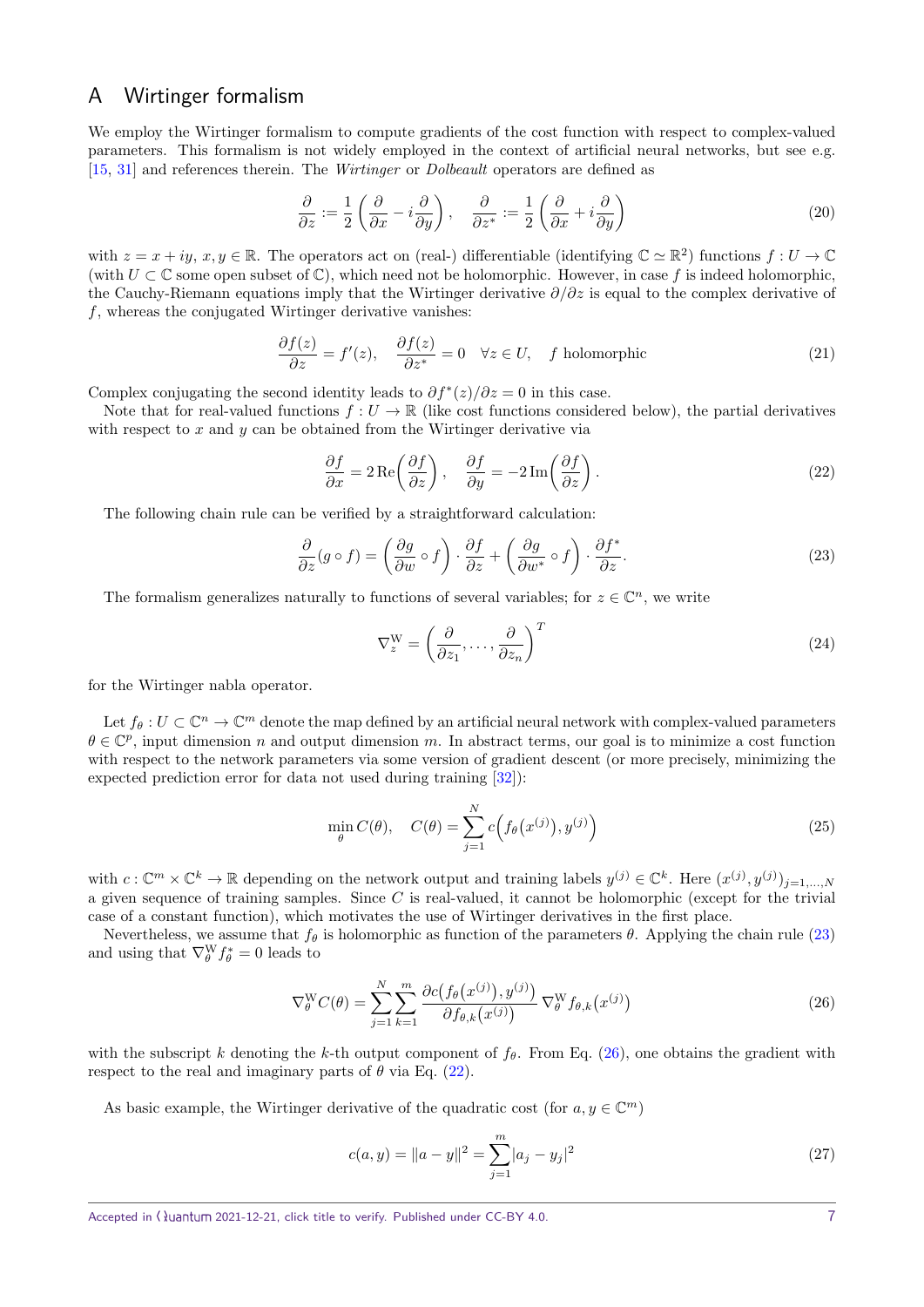reads

$$
\frac{\partial c(a,y)}{\partial a_j} = (a_j - y_j)^*.
$$
\n(28)

Combined with the chain rule, the gradients of the cost function in Eq. [\(11\)](#page-1-1) thus read

$$
\frac{\partial C}{\partial \theta_{\ell}} = \frac{\partial C}{\partial (A\psi)} \frac{\partial (A\psi)}{\partial \psi} \frac{\partial \psi}{\partial \theta_{\ell}} = \left\langle A\psi - b \middle| A \frac{\partial \psi}{\partial \theta_{\ell}} \right\rangle \tag{29}
$$

### B Error analysis

We distinguish between three different wave functions: the exact one,  $\psi(t)$ ; the one obtained by the exact midpoint time-evolution,  $\psi_{\Delta}(t)$ ; and the one represented by the network,  $\psi_{N}(t)$ . We want to find the error of the network with respect to the exact state:

$$
\varepsilon(t) = \psi(t) - \psi_N(t) \tag{30}
$$

This can be split into the error due to the the midpoint method and the error due to the network optimization:

$$
\varepsilon(t) = \varepsilon_{\Delta}(t) + \varepsilon_N(t) \tag{31}
$$

with

$$
\varepsilon_{\Delta}(t) = \psi(t) - \psi_{\Delta}(t) \tag{32}
$$

and

$$
\varepsilon_N(t) = \psi_\Delta(t) - \psi_N(t). \tag{33}
$$

Using the triangle inequality we can set an upper bound to the absolute error:

$$
|\varepsilon(t)| \le |\varepsilon_{\Delta}(t)| + |\varepsilon_{N}(t)| \tag{34}
$$

As implied by Eq. [\(9\)](#page-1-2), in order to obtain the state at the next time step using the midpoint rule one must solve the following linear matrix equation:

<span id="page-7-1"></span>
$$
A\psi_{\Delta}(t_{n+1}) - B\psi_{\Delta}(t_n) = 0\tag{35}
$$

where

$$
A = I + \frac{i\Delta t}{2}H\tag{36}
$$

and

$$
B = I - \frac{i\Delta t}{2}H.\tag{37}
$$

As a second-order Runge-Kutta method, its global error is of the order of  $O(\Delta t^2)$ . However, instead of solving this exactly, our method optimizes  $\psi_N(t_{n+1})$  to minimize the above. That means we are actually solving the equation

<span id="page-7-0"></span>
$$
A\psi_N(t_{n+1}) - B\psi_N(t_n) = r^{(n+1)},\tag{38}
$$

where  $r^{(n+1)}$  is the residual obtained at the end of the optimization in time-step  $n+1$ . We are interested in finding an expression for  $\varepsilon_N(t_n)$ . Using its definition into Eq. [\(38\)](#page-7-0) we obtain

$$
A(\psi_{\Delta}(t_{n+1}) - \varepsilon_N(t_{n+1})) - B(\psi_{\Delta}(t_n) - \varepsilon_N(t_n)) = r^{(n+1)},\tag{39}
$$

and since the exact midpoint rule must be 0 (see Eq.  $(35)$ ) this simplifies to

$$
\varepsilon_N(t_{n+1}) = A^{-1} \left( B \varepsilon_N(t_n) - r^{(n+1)} \right). \tag{40}
$$

Similarly as what we did for the midpoint error, we now have a recursive relation for the network error for the next time step. Then, by proof of induction one can show that

$$
\varepsilon_N(t_n) = -B^{-1} \sum_{m=1}^n A^{-m} B^m r^{(n+1-m)},
$$
\n(41)

for all  $n > 0$ . Note that the application of  $A^{-1}B$  corresponds to one time step of the midpoint time evolution. This means that the residual from each time step is added to the error and time-evolved unitarily, so the residual will not dramatically increase the error as an artifact of the chosen integration method.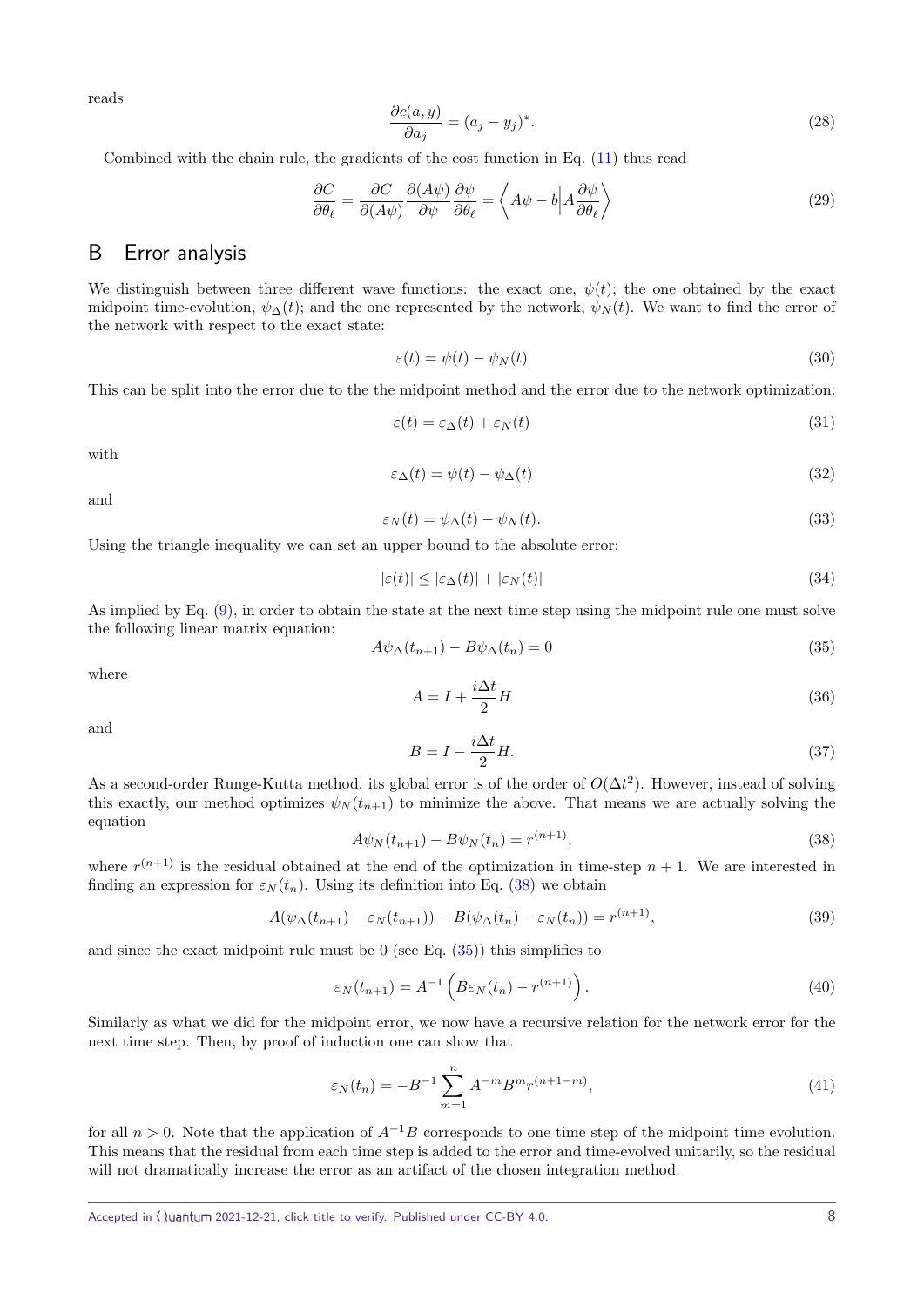<span id="page-8-0"></span>

Figure 4: Overlap error achieved with different time steps for the same system under the same optimization hyperparameters (RBM with 60 hidden units, same learning rate and same number of optimization steps).

#### C Effect of time step size, and comparison with the forward Euler method

Fig. [1b](#page-2-1) in the main text directly compares SR with the midpoint optimization using the same number of time steps. However, the implicit midpoint integration method is a second-order method, which suggests the possibility of achieving a similar final error using a larger time step size for the real time evolution. Here we consider the effects of varying the time step size. Furthermore, we compare the results with an analogous neural network optimization based on the forward Euler method.

We apply the midpoint optimization to simulate a quench from  $h = 1.5$  to  $h = 0.75$  for a one-dimensional system with 15 lattice sites. As shown in Fig. [4](#page-8-0) the overlap error resulting from the optimization shows very little variation as one decreases ∆*t*, different from an exact midpoint integration. These results further strengthen our intuition that most of the error originates from the expressiveness of the architecture, and not the integration method. The variation that is seen can be explained by the fact that the same learning rate and number of optimization parameters are being used in each simulation. For a larger ∆*t* one can expect a larger update in the network parameters, and a longer optimization may be necessary. In practice, the small improvement may not be worth the computational expense of decreasing ∆*t* nor increasing the number of optimization steps.

<span id="page-8-1"></span>

Figure 5: Comparison of different integration methods and time steps: SR and the Euler method with ∆*t* = 0*.*01 and the midpoint method with ∆*t* = 0*.*05. In (b) the loss is normalized with respect to the number of samples and time steps.

Next we compare these results with those obtained using an Euler step for the optimization. In a similar fashion to Eq.  $(10)$  we choose as cost function

<span id="page-8-2"></span>
$$
C(\theta_{n+1}) = \sum_{j=1}^{N} \left| (\psi[\theta_{n+1}] - i\Delta t H \ \psi[\theta_n]) \left( \sigma^{(j)} \right) \right|^2.
$$
 (42)

Accepted in  $\langle \lambda \rangle$ uantum 2021-12-21, click title to verify. Published under CC-BY 4.0. 9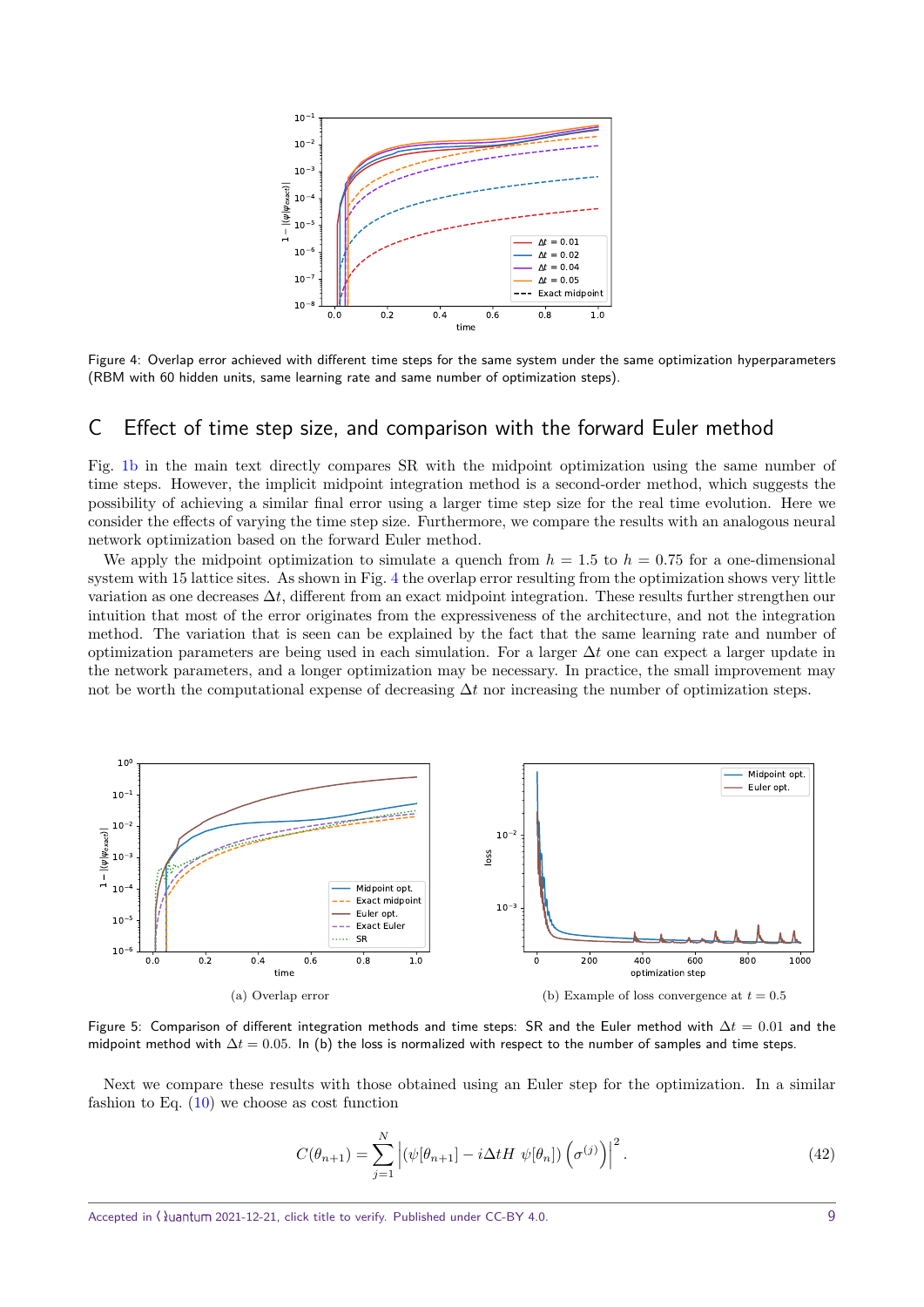Fig. [5a](#page-8-1) shows that the results obtained are worse than those obtained with the implicit midpoint rule, despite the similar errors of the exact Euler and midpoint integrations for the chosen ∆*t* sizes. Taking a closer look at the optimization landscape shows that the loss exhibits a smoother convergence with the midpoint optimization, as shown in Fig. [5b.](#page-8-2) Implementing an early stop mechanism may be beneficial for the Euler optimization.

### <span id="page-9-0"></span>D Geometrical perspective

<span id="page-9-1"></span>From a geometrical perspective, the architecture of the neural network defines the manifold  $\mathcal M$  to which the timeevolution is restrained. As shown in Fig. [6,](#page-9-1) in SR the parameters are updated by projecting the true derivative at the current time onto  $M$ . Similarly, the minimization of Eq.  $(7)$ , implicitly projects the next timestep obtained from the integration flow Φ, as the point of minimum distance in the manifold is its projection.



Figure 6: Geometric interpretation of the update achieved by SR and a gradient descent based method from a numerical integration flow  $\Phi^{\Delta t}$ 

## E Details of stochastic reconfiguration calculation

Fig. [1b](#page-2-1) in the main text shows a comparison between our method and SR. For our simulations, we determine the cut-off of the pseudo-inverse as follows: we perform the time evolution several times decreasing the cut-off by one order of magnitude at each run, from 0*.*1 to 10<sup>−</sup>11, and chose the one that resulted in the smallest error at  $t = 1$ . It is worth noting, however, that the best cut-off at some time  $t_1$  may not be the best at a later time *t*2. Fig. [7a](#page-9-2) illustrates this point for an Ising chain with 6 lattice sites.

We also tried several Krylov subspace methods for solving Eq.  $(2)$ , but found their performance to be worse than using the pseudo-inverse with optimal threshold, as shown in Fig. [7b.](#page-9-3)

<span id="page-9-2"></span>

<span id="page-9-3"></span>Figure 7: Comparison in error using SR with (a) different cut-offs for the pseudo-inverse and (b) different iterative solvers, as well as using a pseudo-inverse with cut-off at  $10^{-10}\raisebox{0.25ex}{\textbf{.}}$